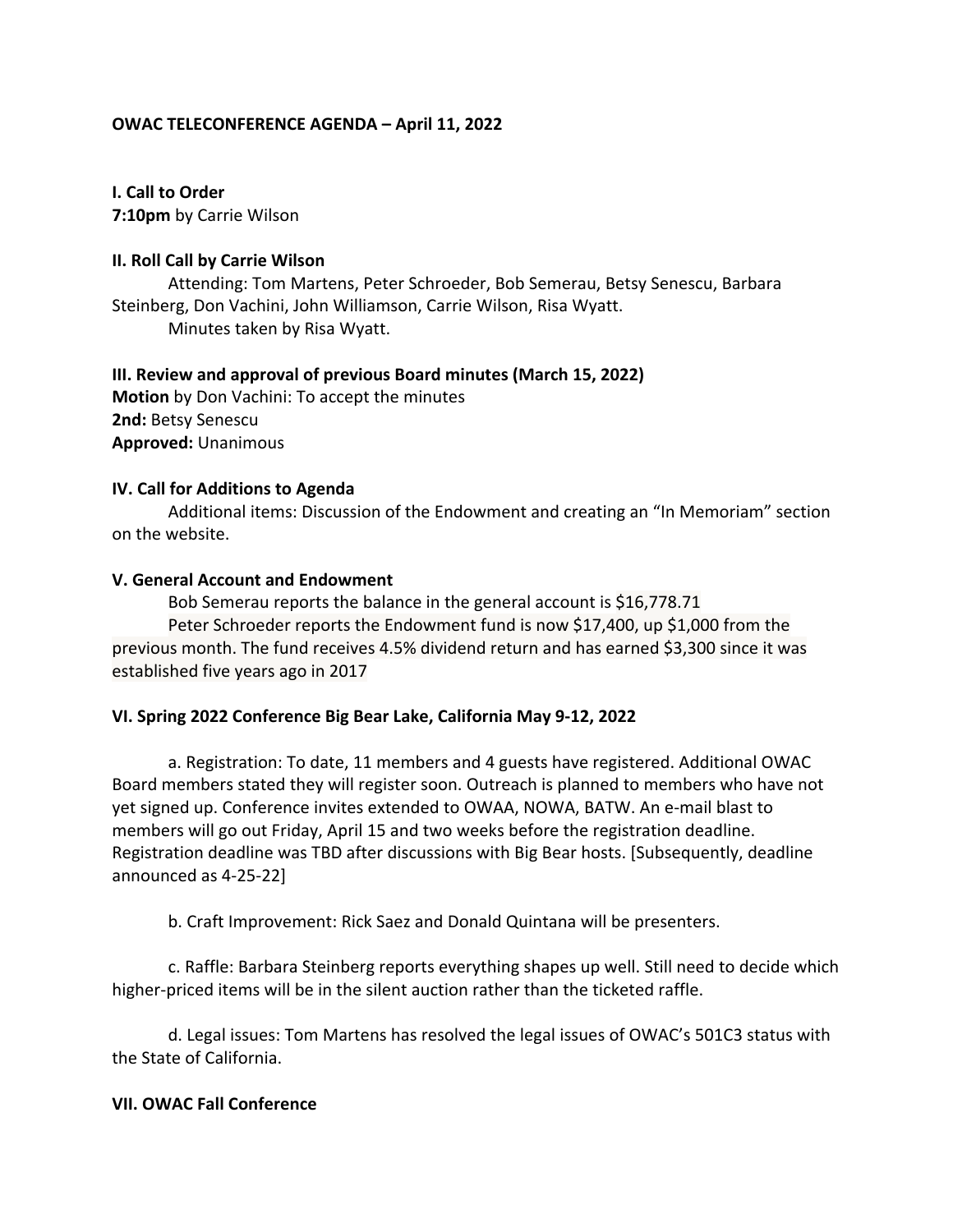Bob Semerau and Barbara Steinberg are talking with Catalina and Stockton as possible hosts. Camarillo is also a prospect.

## **VIII. Review Board of Directors terms and elections**

Because there was no OWAC Annual Conference in 2021 due to the Covid pandemic, there are technically several Board vacancies.

**Motion** by Peter Schroeder:

To extend the Board member terms of Tom Martens and Barbara Steinberg, whose terms continue to 2024.

To extend the one-year Officer terms of Carrie Wilson, President, and Bob Semerau, VP & Treasurer to 2022.

**2nd:** Don Vachini **Approved:** Unanimous

Other director terms: Williamson and Schroeder expire 2022; Vachini, Senescu and Wyatt expire 2023. At the Big Bear meeting in May 2022, members will elect/re-elect officers and three directors.

#### **XI. Website/ Membership Update / John Williamson**

Williamson provided a complete membership list: 56 active members, 67 including expired. He will check with Gigi de Jong about a problem with the website not sending automatic dues reminders.

## **X. In Memoriam listings / Barbara Steinberg**

Discussion about the desirability to honor deceased members, with a brief obituary and comment section. Bob Semerau will talk with Gigi de Jong how to handle.

## **XI. Pat Vachini High School Contest / Peter Schroeder**

Entries are more than double last year's numbers: Writing: 9 in 2022 (5 In 2021), Photography 10 in 2022 (4 In 2021)

Cash awards will be: (1st) \$50; ( $2<sup>nd</sup>$  \$30; (3rd) \$20

Money for the awards will come from the Endowment Fund; Don Vachini is contributing \$250 and Barbara Steinberg is contributing \$100.

Contest recap (articles, photos, students names and schools) will be posted on the website, newsletter, and Facebook.